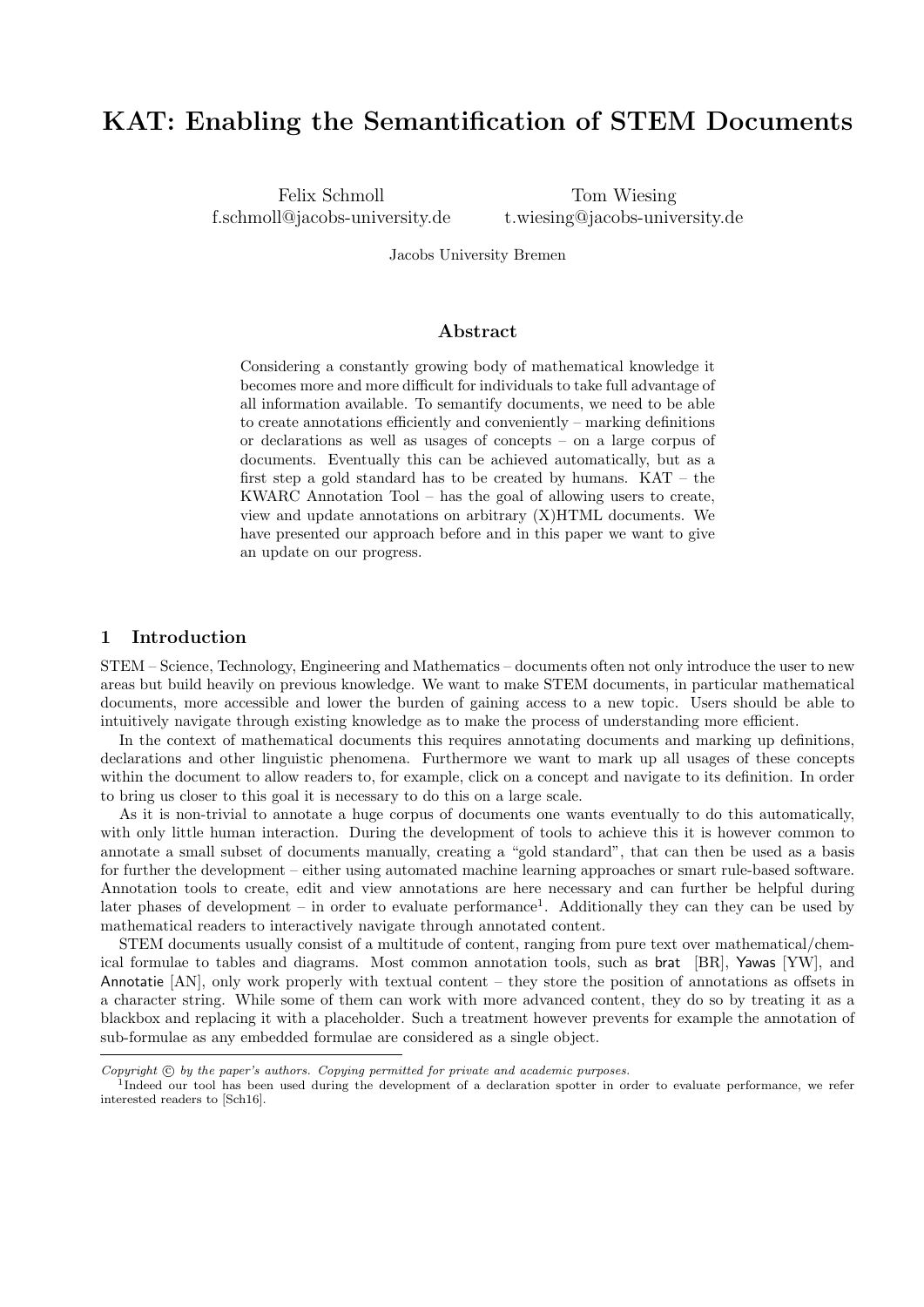We have developed KAT – the KWARC Annotation Tool – to address and solve these problems. KAT is a browser-based tool that will allow users to annotate arbitrary (X)HTML documents. In this paper we want to present the newest iteration of it, building on the previous versions presented in [DGKMMW14] and [GLKW15]. We proceed in Section 2 by giving a short review of the existing KAT system architecture. In Section 3 we then proceed by giving a more detailed look into how annotations can be created in the browser and in particular focus on the progress we have achieved since the last iteration. We then conclude in Section 4 with an outlook on how we plan to develop the system further.

# 2 Recap of KAT system architecture

KAT is implemented as a JavaScript library working with (X)HTML5 documents and can be integrated into arbitrary websites with little effort. The basic system architecture can be seen in Figure 1. This architecture consists of four main components:  $i)$  the KAT Annotator, the KAT tool running in the browser;  $ii)$  the KAnnSpec, which serves as a description of *iii*) the Annotation ontology and  $iv$  a document management system (here called CorTeX).

Instead of describing this architecture in detail, we refer interested readers to [DGKMMW14] and [GLKW15]. KAT is capable of working as a standalone tool, however it is best used in the context of a corpus management system such as CorTeX



Figure 1: The KAT System Architecture

system [CT]. This scenario is intended for creating and improving a "gold standard". Users receive a document from the document store in CorTex and create annotations for it using KAT. These annotations are then sent back to the system in RDF form. Alternatively the users receive an already annotated document and check existing annotations. These two scenarios drive the KAT development.

KAT annotations are represented as RDF subject / predicate / object triples. The subjects are the text fragments that we are annotating whereas the objects are either concepts from the annotation ontology (in the case of classificational annotations) or other text fragments (in the case of relational annotations). KAT is not tied to a particular annotation ontology. On the contrary, at startup time it loads a set of annotation descriptions referred to as KAT Annotation Specification, or KAnnSpec for short. These are a set of custom XML documents that describe the annotation ontology, its concepts and additional constraints for the KAT user interface.

As KAT is XHTML based we reference to text fragments using URIs. For this we make use of the XPointer framework [GMMW03] and developed a custom XPointer scheme. Each text fragment is a contiguous range of elements in the DOM tree and can be identified by giving the first and last elements contained in it. This obviously imposes the limitation that text fragments must consist of entire elements, making it very difficult to annotate linguistically meanigful concepts. In previous iterations of the system we worked around this by TEItokenizing document, that is adding elements around each word in the document, however we are in progress of implementing an updated XPointer scheme that allows us to reference text ranges within elements and thereby eliminating the limitation entirely.

# 3 Editing Annotations In The Browser

KAT offers three different operating modes that can be navigated via a sidebar. Each of them facilitates a different kind of working with annotations:

- 1. Annotation Mode. This mode provides a user interaction to create and edit annotations on documents. This is semantically seperate from the viewing and evaluating of annotations by a different mode, allowing specialized operations e.g. on right-clicking.
- 2. Reading Mode. Once annotations have been created they can be used to obtain a better understanding of the structure of a mathematical document as a whole. This mode attempts to provide as much information as possible about all given annotations in an intuitive way.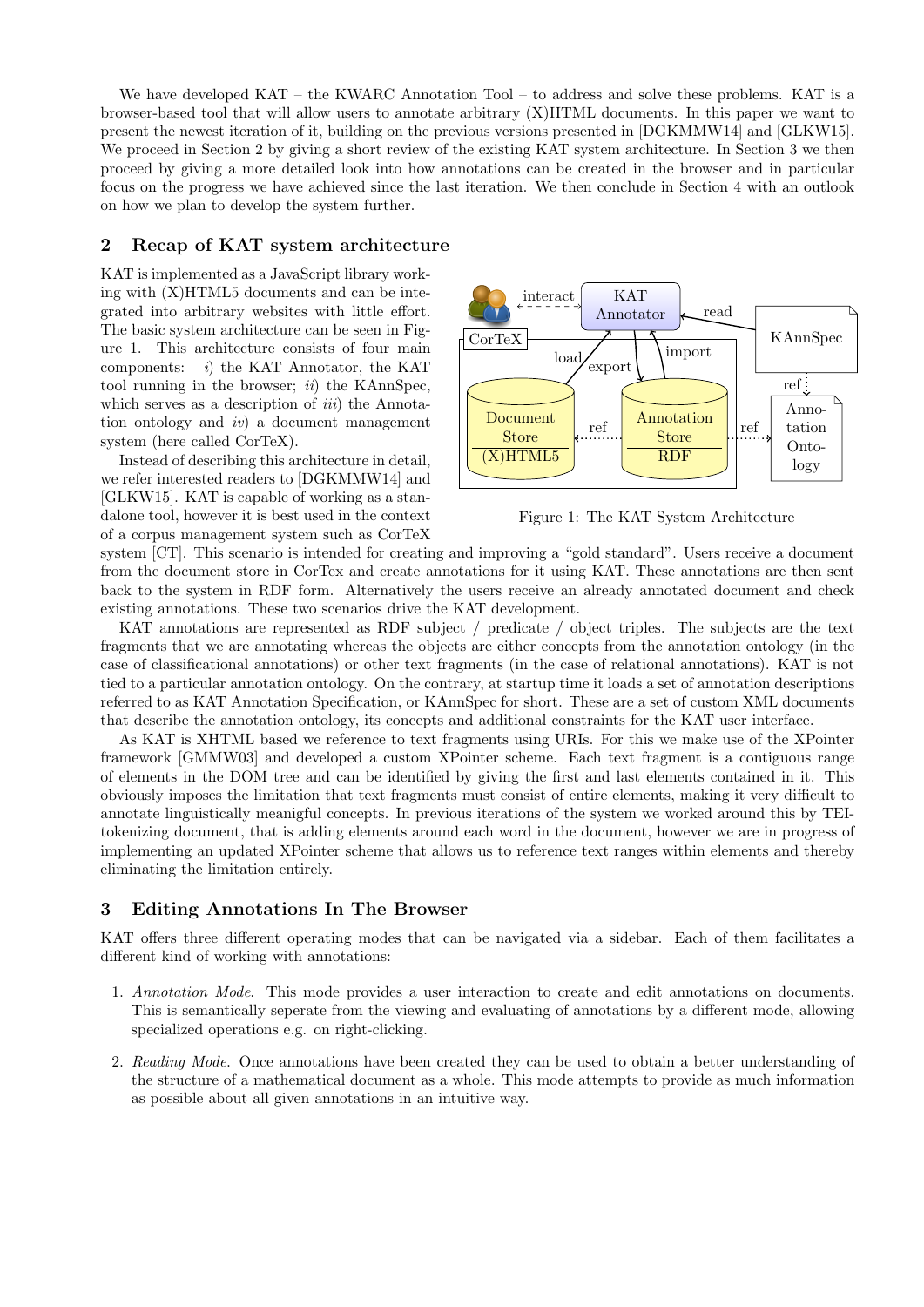3. Review Mode. When automating the creation of annotations, one wants to go over the created annotations and evaluate them. This mode allows an evaluation of annotations by providing an interface for judging them as good (thumbs up) or bad (thumbs down).

### 3.1 Creating Annotations

As KAT is a browser-based tool, the process of creating annotations is a heavily form-oriented process. A range of text is selected and then an annotation category is chosen from a right-click context menu. Subsequently a form appears in the sidebar where more specific information can be entered. An example of this can be seen in Figure 2.

| A note on conformal equivale                                                                                                                                  |                          |                                | <b>Ices</b>                                                                                       |                           | <b>KWARC Annotation Tool</b> |                                                                               |
|---------------------------------------------------------------------------------------------------------------------------------------------------------------|--------------------------|--------------------------------|---------------------------------------------------------------------------------------------------|---------------------------|------------------------------|-------------------------------------------------------------------------------|
| Do-Hyung Kim Department of Mathematics, College of Natural Science, Dar<br>Chungnam, 330-714, Republic of Korea mathph@dankook.ac.kr                          |                          |                                | k University, San 2                                                                               | Reading                   | Annotation                   | <b>Review</b><br>n-si.                                                        |
| Abstract.                                                                                                                                                     |                          |                                | Request new document                                                                              |                           |                              |                                                                               |
| A new characterization of conformal transformations is given. By use of this,<br>Minkowski space is given and its conformal structure is analyzed.            |                          |                                | general form of conformal transformation on two-dimensional<br><b>Import Annotations</b>          |                           |                              |                                                                               |
| Key words and phrases:                                                                                                                                        |                          |                                |                                                                                                   |                           |                              |                                                                               |
| conformality, conformal transformation, Laplacian, Wave equation                                                                                              |                          |                                |                                                                                                   | <b>Export Annotations</b> |                              |                                                                               |
| Introduction1.                                                                                                                                                |                          |                                | <b>Import Reviews</b>                                                                             |                           |                              |                                                                               |
| In conformal geometry, Liouville 's theorem states that the only conformal m<br>generated by isometries, homotheties and inversions. Therefore, if we want to |                          |                                | in semi-Euclidean sp<br>id conformal maps wh                                                      |                           | <b>Export Reviews</b>        | are those                                                                     |
| semi-Euclidean space $\mathbb{R}^{n}$ , then the maps are composite of homotheties, is<br>However, this is not the case for $n = 2$ .                         |                          |                                | stries, since inversion can not be defined on the whole of $\mathbb{R}^{\: n}_{\: n}$ .           |                           | Help                         |                                                                               |
| For two-dimensional cases, the corresponding spaces are Euclidean plane II                                                                                    |                          |                                |                                                                                                   |                           |                              | nd two-dimensional Minkowski space $\mathbb{R}^2$ . It is well-known that any |
| conformal transformation on $\mathbb{R}^2$ is holomorphic or anti-holomorphic. Howev                                                                          |                          |                                | his is not the case for                                                                           |                           | <b>Report Issue</b>          | brm of                                                                        |
| conformal transformation on R                                                                                                                                 | OMDoc.Symbol             | of conformal s                 | tures between $\mathbb{R}^2$ and $\frac{1}{\sqrt{1-\frac{1}{2}}}$ is urscussed. To obtain this we |                           |                              |                                                                               |
| characterize conformal transfo                                                                                                                                | OMDoc.Definition         | d ' Alembertiar                |                                                                                                   |                           |                              |                                                                               |
| A characteriza                                                                                                                                                | OMDoc.assertion          |                                | Symbol - Edit Annotation Details                                                                  |                           |                              |                                                                               |
|                                                                                                                                                               | <b>OMDoc.Declaration</b> | mal tra                        |                                                                                                   |                           |                              |                                                                               |
| Let $\mathbb{R}^n$ , be a semi-Euclidean s                                                                                                                    | OMDoc.Reference          | $x_1 y_1 + \cdots + x_n$       |                                                                                                   |                           | <b>Name</b>                  |                                                                               |
| -tensor, then $\eta = (\eta_{ij})$ has the                                                                                                                    | OMDoc.inline-statement   | $\epsilon_i$ is 1 for $1 \leq$ |                                                                                                   | $\ddot{}$                 |                              | ?                                                                             |
| By conformal transformation, v                                                                                                                                | OMDoc.Proof              | phism defined                  |                                                                                                   |                           |                              |                                                                               |
| transformation, then $U$ and $V$ a                                                                                                                            |                          | $t$ and $F$ is calle           |                                                                                                   |                           | Cancel<br><b>Save</b>        |                                                                               |
| metric $q$ and $\nabla$ be the unique L                                                                                                                       | OMDoc.Theory             | en, its Laplacia               |                                                                                                   |                           |                              |                                                                               |
| Let $F: U \subset \mathbb{R}^n$ , $\rightarrow \mathbb{R}^n$ , be a C <sup>2</sup>                                                                            | OMDoc.view               | $\cdots$ , $y_n$ ) = $F(x_1)$  | rms of $x_i$ 's by $\Delta$ , and the Laplacian in terms of $y_i$ 's by $\Delta'$ .               |                           |                              |                                                                               |
| consider $F$ as a coordinate transionization, and so we denote the Laplacian i                                                                                |                          |                                |                                                                                                   |                           |                              |                                                                               |

Figure 2: Creating annotations in KAT.

It is possible to make restrictions on input in the KAnnSpec, such as the format of a name by providing a Regular Expression to be fulfilled. To ensure that entered content is valid it is only possible to save an annotation once all conditions are fulfilled. To visually indicate this the color of a text field changes from red to green, and only once the validation constraints are fullfilled the save button becomes active. Additionally the question mark right next to the input-field can be used to obtain more information about said constraints (in this particular case the Regular Expression restricting the input format would be shown).

# 3.2 Visualizing Annotations And References

In Reading mode all annotations are displayed to the user. The respective information are conveyed via multiple means:

- Highlighting. Each concept from the KAnnSpec is assigned its own color and each annotation is highlighted in the appropriate color.
- Tooltip. When hovering an annotation, information about its fields is displayed. The tooltip is generated using the <template/> tag in the KAnnSpec.
- Relations. Some annotations may have referential fields. These are visualised on demand.

Upon creation of an annotation it is assigned a UUID (universal unique identifier). This is later on the only way to refer to a specific annotation. As this is not a very intuitive way to reference an annotation there is a need for visual cues in displaying relations.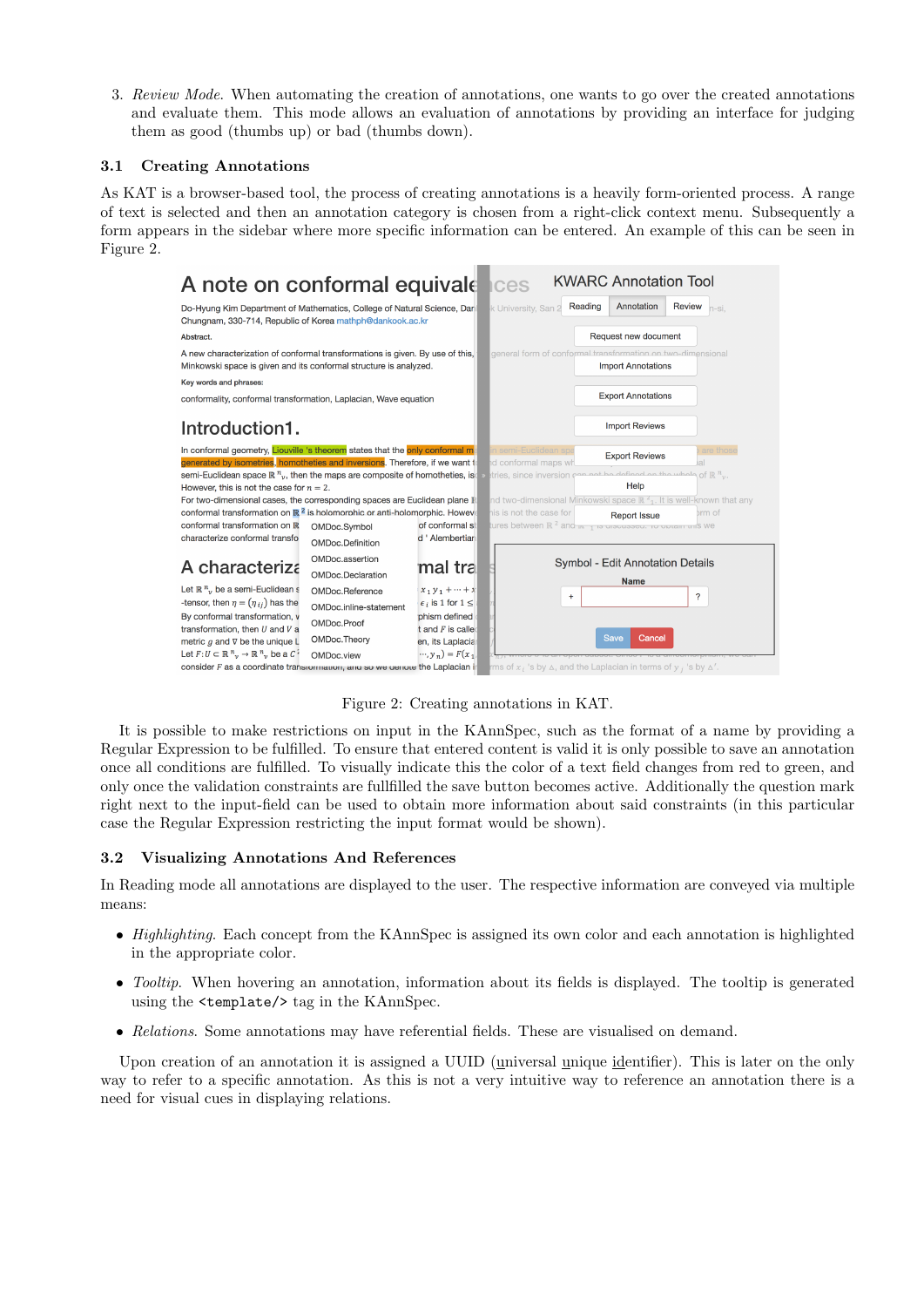#### Key words and phrases:

conformality, conformal transformation, Laplacian, Wave equation



Figure 3: Paths can be used to visualize references.

To achieve this, KAT provides the ability to show the relations using paths between annotations that appear by clicking on them. The paths are labeled with the type of reference between two given annotations. The direction of a path becomes clear due to the user interaction that causes them to be displayed.

Internally this is implemented using an SVG-overlay over the document. Paths are then drawn from the selected annotation to all other annotations that are referenced in respective fields of the KAnnSpec and decorated with captions describing the kind of relation. As start and end points of the paths the upper left corners of their selections are used.

### 3.3 Import And Export Of Annotations



Figure 4: An Annotation Graph

By itself KAT only saves the state of annotations for the length of a given session. To make annotations persistent, it is possible to export and later re-import annotations via buttons in the side pane, which is implemented based on the Resource Description Framework [SR14]. This approach has been successfully tested in the creation of a gold standard of declarations in math [Sch16].

The current implementation also features a prototype for retrieving new documents from a document storage and submitting annotations to it. If one would fully integrate the system with CorTeX it would then no longer be necessary to store annotations manually but could store it centralised together with the document.

In Listing 1 we show a sample of how an annotation is exported to RDF. Each annotation consists of a single node (lines 6-12). Additionally, each annotation has meta-data, such as the used KAnnSpec, which is omitted here. To generate this node, we use the properties of the annotation graph shown above in Figure 4.

Listing 1: Exported RDF generated for a single annotation of an OMDOC Symbol

<sup>1</sup> <rdf:RDF xmlns:o="http://omdoc.org/KAnnSpec#" xmlns:rdf="http://www.w3.org/1999/02/22-rdfsyntax-ns#" xmlns:kat="https://github.com/KWARC/KAT/">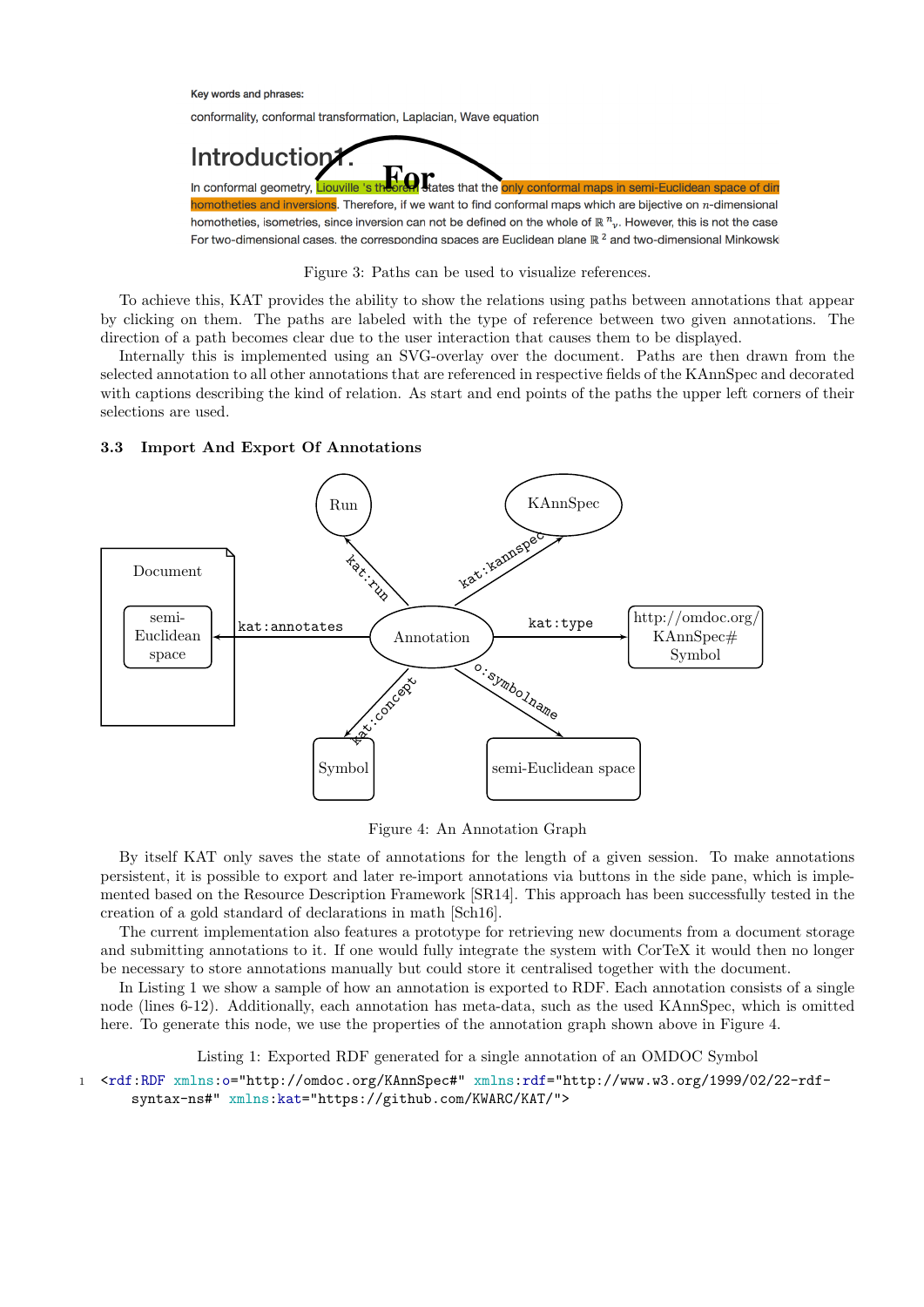```
2 <!-- omitted a lot of meta-information here -->
3
4 <rdf:Description rdf:nodeID="KAT_1433087821332_4477">
5 <kat:annotates rdf:resource="https://kwarc.github.io/KAT/content/sample1.html#cse(%2F%2F
          *%5B%40id%3D'sentence.11'%5D%2C%2F%2F*%5B%40id%3D'word.202'%5D%2C%2F%2F*%5B%40id%3D'
          word.203'%5D)" />
6 <kat:run rdf:nodeID="kat_run"/>
7 <kat:kannspec rdf:nodeID="KAT_1433087757661_OMDoc"/>
8 <kat:concept>Symbol</kat:concept>
9 <kat:type rdf:resource="http://omdoc.org/KAnnSpec#Symbol" />
10 <o:symbolname>semi-Euclidean space</o:symbolname>
11 </rdf:Description>
12
13 \quad \checkmarkrdf:RDF>
```
The export starts by declaring the text fragment it annotates using the kat:annotates relation (line 5). For this we use the KAT XPointer scheme – in this case given by the URI https://kwarc.github.io/KAT/content/ sample1.html#cse(//\*[@id='sentence.11'],//\*[@id='word.202'],//\*[@id='word.203']). In this URI cse stands for Container, Start and End. The URI itself consists of

- the document URI https://kwarc.github.io/KAT/content/sample1.html, the document in which the annotated text fragment is located;
- an XPath to the deepest element that fully contains the annotated text fragment, here  $//*[@id='sentence.11']$ ;
- an XPath that points to the start of the annotated text fragment the first element that is contained in it  $-$  here  $//*$ [@id='word.202'] and
- an XPath that points to the end of the annotated fragment the last element that is contained in it here //\*[@id='word.203'].

Next, a kat:run is passed (line 6). This is intended to provide meta-information such as when and how this annotation was generated, which has been omitted from the listing. Continuing, it references a KAnnSpec (line 7) and then the actual concept it annotates (line 8). We further specify the type of the annotation with the kat:type relation (line 9) as given in the KAnnSpec. Finally, we provide all the fields and their values. In this case, we just give the concept the name semi-Euclidean space (line 10).

### 3.4 Evaluating Annotations In The Review Mode

After annotations have been created it is possible to evaluate them using a special review mode. Here automatically created annotations can be assessed by a human operator. An example of the review mode can be found in Figure 5.



Figure 5: Evaluating annotations using the review mode.

At any given time exactly one annotation is in focus – the one that is supposed to be assessed. This annotation is visually contrasted by a dark overlay over the rest of the document. An information field in the side pane displays all available information for the current annotation (which would appear in a tooltip when hovering over an annotation in reading mode) and facilitates endorsing or flagging of a given annotation, such that the automatic annotation generation can be improved based on the given feedback. The user can then iterate through the annotations in the order of their appearance in the document.

Using this field it is possible to evaluate the accuracy of automated annotation-systems or to use ensure the quality of existing annotations. One possible use case is as a stage in the development cycle in order to obtain relevant feedback, as was done is the development of the declaration spotter in [Sch16].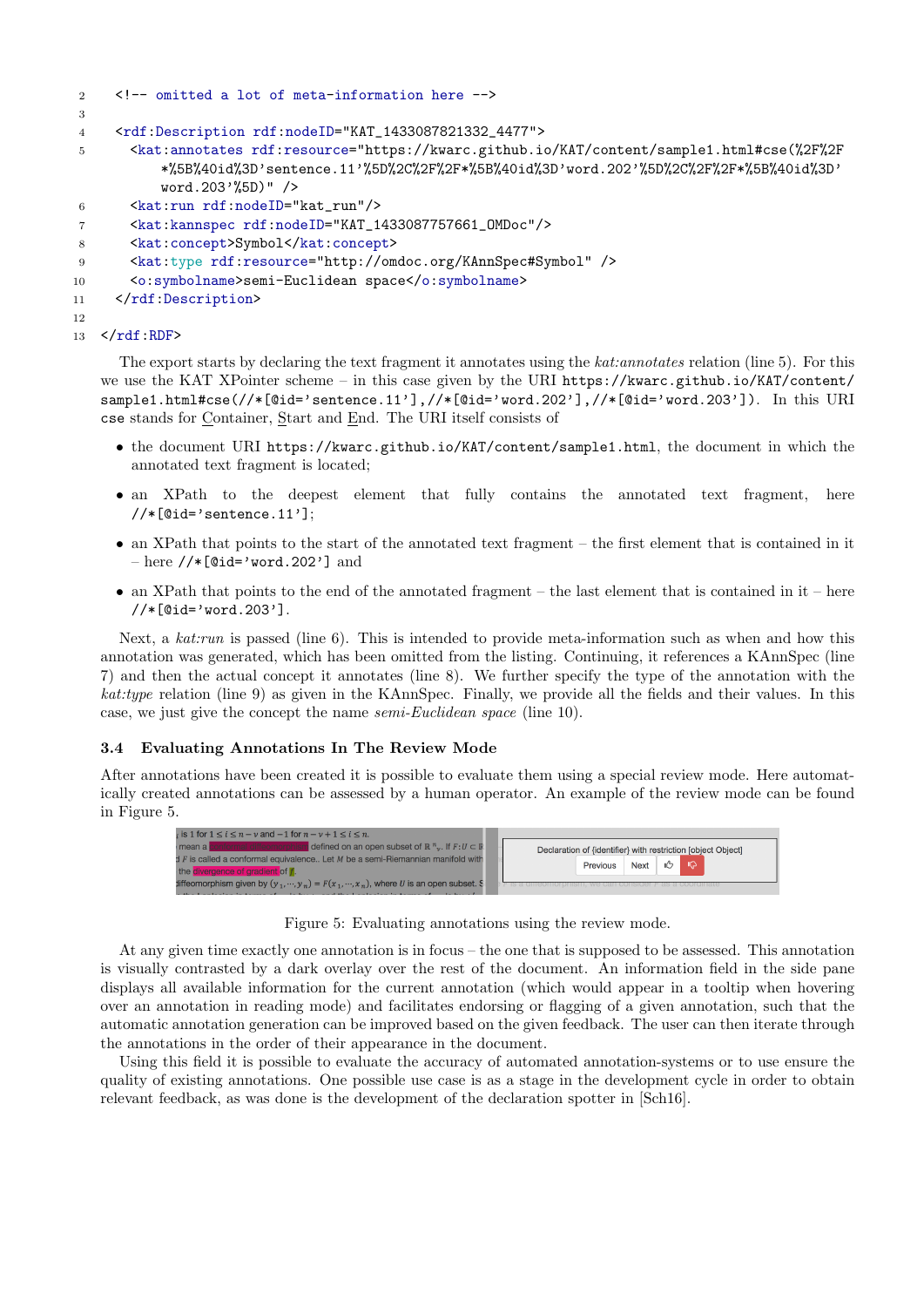The reviews of annotations made in review mode can likewise be exported, whereas the format is essentially a list of (UUID, Boolean)-pairs indicating which annotation was reviewed and what the binary review choice was.

# 4 Conclusion And Future Work

We have presented the KAT system, an open and browser-based annotation system for STEM documents encoded in XHTML5. In particular we have presented the new and improved visualisation of referential annotations and the new review mode. The code base is released freely under the terms of the GNU Public License and available at [KG]. A running demo is further available at [KD].

While the basic utility of annotating documents is functional, there are some aspects that we want to improve upon in order to allow a smoother user experience. The most important ones are

- 1. Allowing annotated text fragments within elements. At the moment it is only possible to annotate text fragments on a DOM Element basis. Thus KAT works best with documents are TEI-tokenized into words in order to process them. We are working on an XPointer-implementation that would allow any XHTML5 document to be immediately marked up. This would furthermore allow a better integration with CorTeX [CG].
- 2. Distinction between overlapping annotations. Currently different annotation categories are visually set apart by color. This is however not sufficient once there are overlapping annotations. In future versions the ranges of overlapping annotations should be discernable by giving each of them a different height.
- 3. Adding feedback and other improvements to the review mode. It should be possible to provide more specific feedback in review mode, as it is currently only possible to make a binary choice. One way would be to provide additionally an input field in order to give an explanation, another one to pick a specific reason why an annotation is inappropriate from a drop-down menu. Furthermore it is an open question how to properly export the feedback given in review mode.
- 4. Using arrows for visualising paths. One might want to extend the visualisation of relations as to use actual arrows indicating a direction. The current paths are suitable while using the system, however insufficient when looking at a static image of the representation.
- 5. Allowing changing document content. Published papers are rarely changed, but one might nevertheless want to accommodate the ability to handle a changing document structure for example when annotating just sections of a document and merging them later on. The current implementation does not allow this.

We will also try to get more immediate user feedback by providing a version of the system to a larger audience.

# 4.1 Acknowledgements

We thank Frederik Schaefer for his feedback on further improvements of KAT especially in terms of usability and Deyan Ginev for his input on how to avoid the need to tokenize documents. Additionally we would like to thank Michael Kohlhase for his supervision.

# References

| [AN]       | Annotation tool. URL: Http://www.annotatiesysteem.nl (visited on 02/15/2014).                                                                                                                                                                                                                                                          |
|------------|----------------------------------------------------------------------------------------------------------------------------------------------------------------------------------------------------------------------------------------------------------------------------------------------------------------------------------------|
| [BR]       | Brat rapid annotation tool. URL: $\frac{h}{h}$ http://brat.nlplab.org (visited on 02/15/2014).                                                                                                                                                                                                                                         |
| [CG]       | GitHub repository. URL: https://github.com/dginev/CorTeX/.                                                                                                                                                                                                                                                                             |
| [CT]       | CorT <sub>F</sub> X framework. URL: http://cortex.mathweb.org (visited on $02/14/2014$ ).                                                                                                                                                                                                                                              |
| [DGKMMW14] | Mircea Alex Dumitru, Deyan Ginev, Michael Kohlhase, Vlad Merticariu, Stefan Mirea, and<br>Tom Wiesing. System description: KAT an annotation tool for STEM documents. 2014. URL:<br>http://kwarc.info/kohlhase/submit/cicm14-kat.pdf.                                                                                                  |
| [GLKW15]   | Deyan Ginev, Sourabh Lal, Michael Kohlhase, and Tom Wiesing. KAT: an annotation tool<br>for STEM documents. In Mathematical user interfaces workshop at CICM. Andrea Kohlhase<br>and Paul Libbrecht, editors, July 2015. URL: http://www.cermat.org/events/MathUI/15/<br>proceedings/Lal-Kohlhase-Ginev_KAT_annotations_MathUI_15.pdf. |